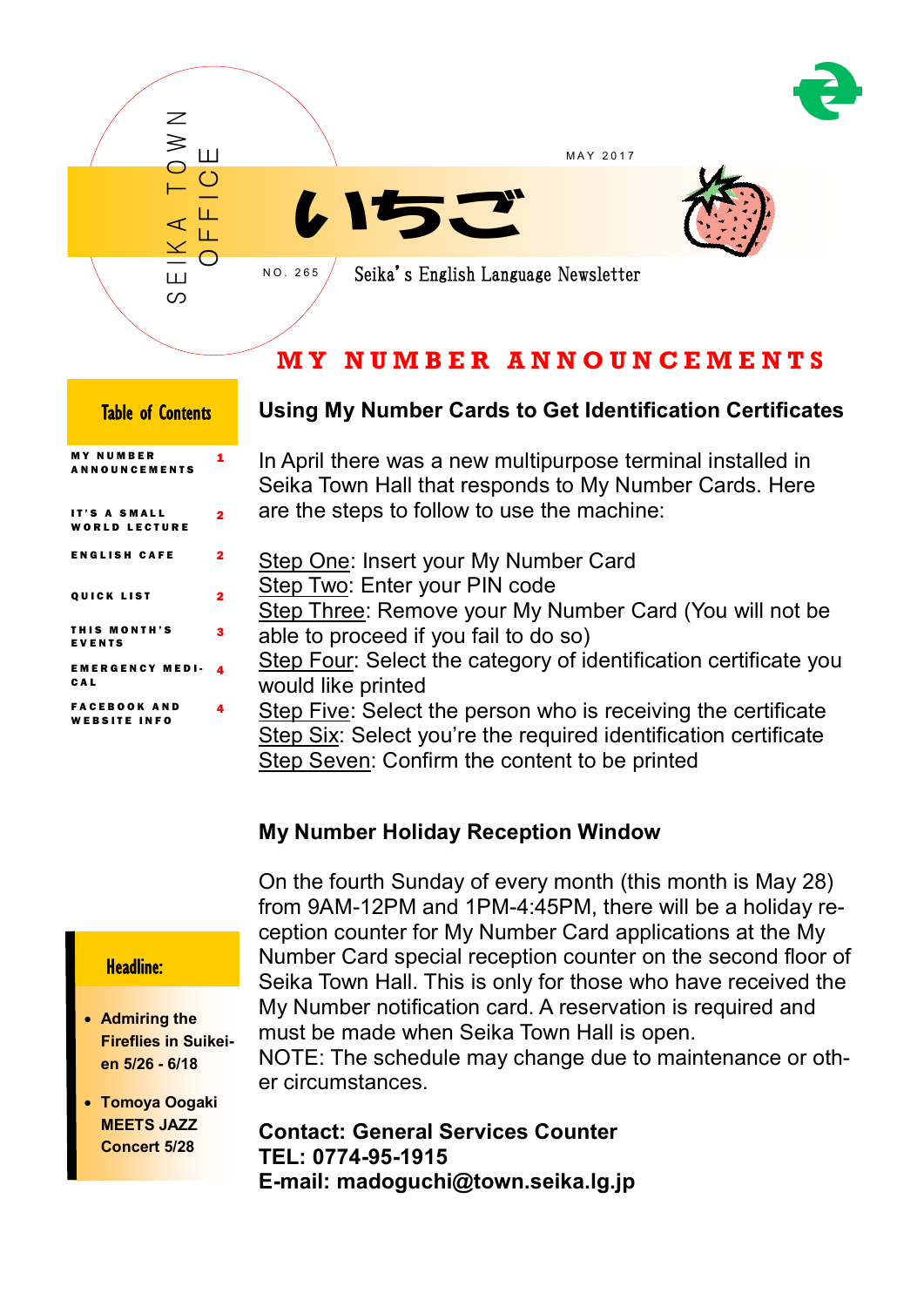

# **I T ' S A S M A L L W O R L D L E C T U R E**

## **Learning about the World from the Dining Table**

Let's learn about world cultures and lifestyles through food! This is a workshop that gives you a chance to think about how your food culture is similar and different from other cultures. From this we will go on to think about global issues related to these cultures.

When: June 18 (Sun), 2PM - 4PM Where: Seika Town Exchange Hall (2F) Capacity: First 40 people (Parents or guardians must accompany any children younger than fourth grade) Application: Please apply through the application form on the Seika Global Network homepage.

**Contact:** Seika Global Network **E-mail:** seika-global-net-info@zeus.eonet.ne.jp

# **E N G L I S H C A F E**

When: May 21 (Sun) and June 4 (Sun), 10:00 AM to 12:00 PM Where: Mukunoki Center Classroom, 3rd Floor Details: Watch an English presentation, freely speak in English, listen to music, sing songs and enjoy meeting other people. Foreign participants are welcome! Cost: 500 Yen (Bring your own drink and snacks)

※No reservation required, just show up

Contact Info: Seika Global Network Representative Wakita TEL: 090-2191-9864

## **Q U I C K L I S T**

Hello and welcome to the Quick List! Each week we will present a short list of vocabulary that you can quickly put to use in daily life.

This Week's Theme: Cooking and the Kitchen

Please send me feedback! Is this list at a good level? Too hard? Too easy? Also, if you have topic suggestions please tell me what you want to learn!

## 1. 器 ー うつわ ー bowl, container 2. 道具 – どうぐ – utensil 3. 炊飯器 ー すいはんき ー rice cooker 4. 香辛料 ー こうしんりょう ー condiments  $5.$  弱火  $-$  よわび  $-$  low heat  $6.$  強火  $-$  つよび  $-$  high heat  $7.$  煮る  $-$  にる  $-$  to boil, to simmer  $8.$  炒める – いためる – to stir frv  $9.$  焼く  $-$  やく  $-$  to grill, to bake  $10.$  腐る  $-$  くさる  $-$  to go bad

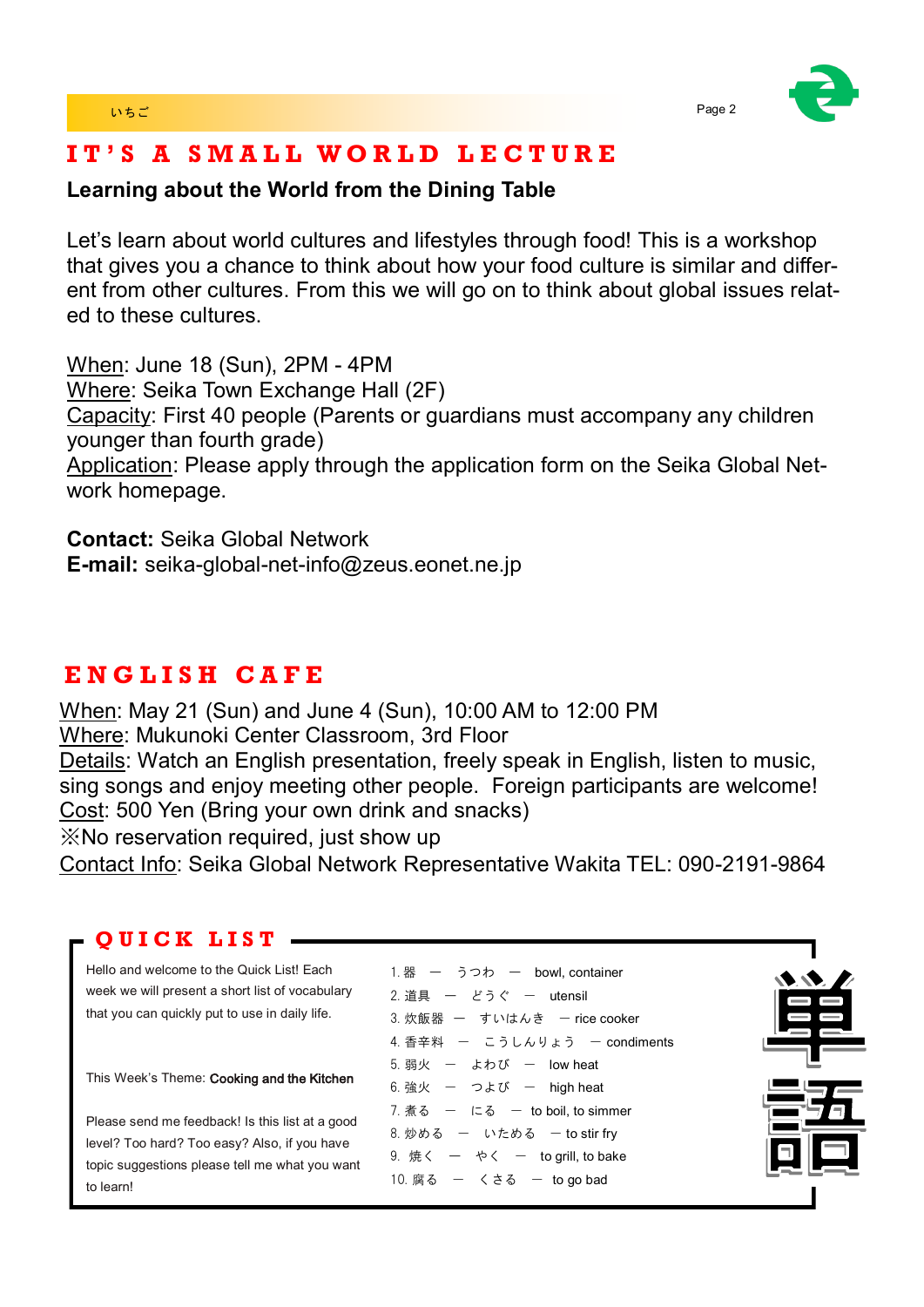

## THIS MONTH'S EVENTS

| Dav                                 | <b>Time</b>   | <b>Details</b>                     | <b>Place</b>                             |
|-------------------------------------|---------------|------------------------------------|------------------------------------------|
| May 26 - June 18<br>(Friday—Monday) | 19:00 - 21:30 | Admiring the Fireflies in Suikeien | Keihanna Commemorative Park,<br>Suikeien |
| May 28                              | $15:00 -$     | Tomoya Oogaki MEETS JAZZ Concert   | Keihanna Plaza, Main Hall                |

| <b>Mukunoki Center</b> |                  | <b>Health Center</b>         |             |                            |                                |
|------------------------|------------------|------------------------------|-------------|----------------------------|--------------------------------|
| Day                    | Time             | <b>Details</b>               | Day         | Time                       | <b>Details</b>                 |
| 5/10 (Wed)             | $15:00 - 17:00$  | Table Tennis Day             | 5/9 (Tues)  | $13:00 -$                  | 3.5 Yr-Old Health Checkup      |
|                        | $15:00 - 17:00$  |                              | 5/10 (Wed)  | $13:00 -$                  | 2 Yr-Old Dental Health Checkup |
| 5/17 (Wed)             | Table Tennis Day | 5/16 (Tues)                  | $13:00 -$   | $9 - 10$ Month-Old Checkup |                                |
| 5/28 (Sun)             | $9:00 - 12:00$   | Smile Sports Arena           | 5/19 (Fri)  | $13:00 -$                  | 1.5 Yr-Old Health Checkup      |
| 5/31 (Wed)             | 15:00 - 17:00    | <b>Training Consultation</b> | 5/23 (Tues) | $13:00 -$                  | $3 \sim 4$ Month-Old Checkup   |
| 6/2 (Fri)              | 15:00 - 17:00    | <b>Training Consultation</b> | 6/14 (Wed)  | $13:00 -$                  | 3.5 Yr-Old Health Checkup      |

### **E V E N T S**

### **Admiring the Fireflies in Suikeien**

When: Every Friday through Monday during May 26th (Fri) to June 18th (Sun), 7PM to 9:30 PM (Reception is until 9PM)

Where: Keihanna Commemorative Park, Suikeien Admission: General Admission 400 Yen, Elementary and Middle School Students 200 Yen (Preschoolers are free) Details: Come out and enjoy the flickering lights of the fireflies as they flutter around the park.

### **Tomoya Oogaki MEETS JAZZ Concert**

When: May 28 (Sun) from 3 PM (Doors open at 2:30 PM) Where: Keihanna Plaza, Main Hall

Admission: 4000 Yen (3500 Yen for Members of the Keihanna Plaza Tomo no Kai)

Details: This concert blends the original sound of pop music and jazz and also features three members of the Arrow Jazz Orchestra.

Contact: Keihanna Plaza, Operations Division 0774-95-5115

#### **K E I H A N N A M I N I - C O N C E R T**

## In The Atrium Lobby

Date: ① May 10 (Wed) ② May 24 (Wed) Time: 12:15 PM - 12:45 PM Songs: ① Pablo de Sarasate, "Zigeunerweisen" (Piano and Violin) ② Franz Schubert, "Piano Trio in B-flat major, D. 898" (Piano, Violin and Cello) Contact: Keihanna Plaza Puchi Concert Committee TEL: 0774-95-3361

WEBSITE: https://www.keihanna-

plaza.co.jp/event/concert/